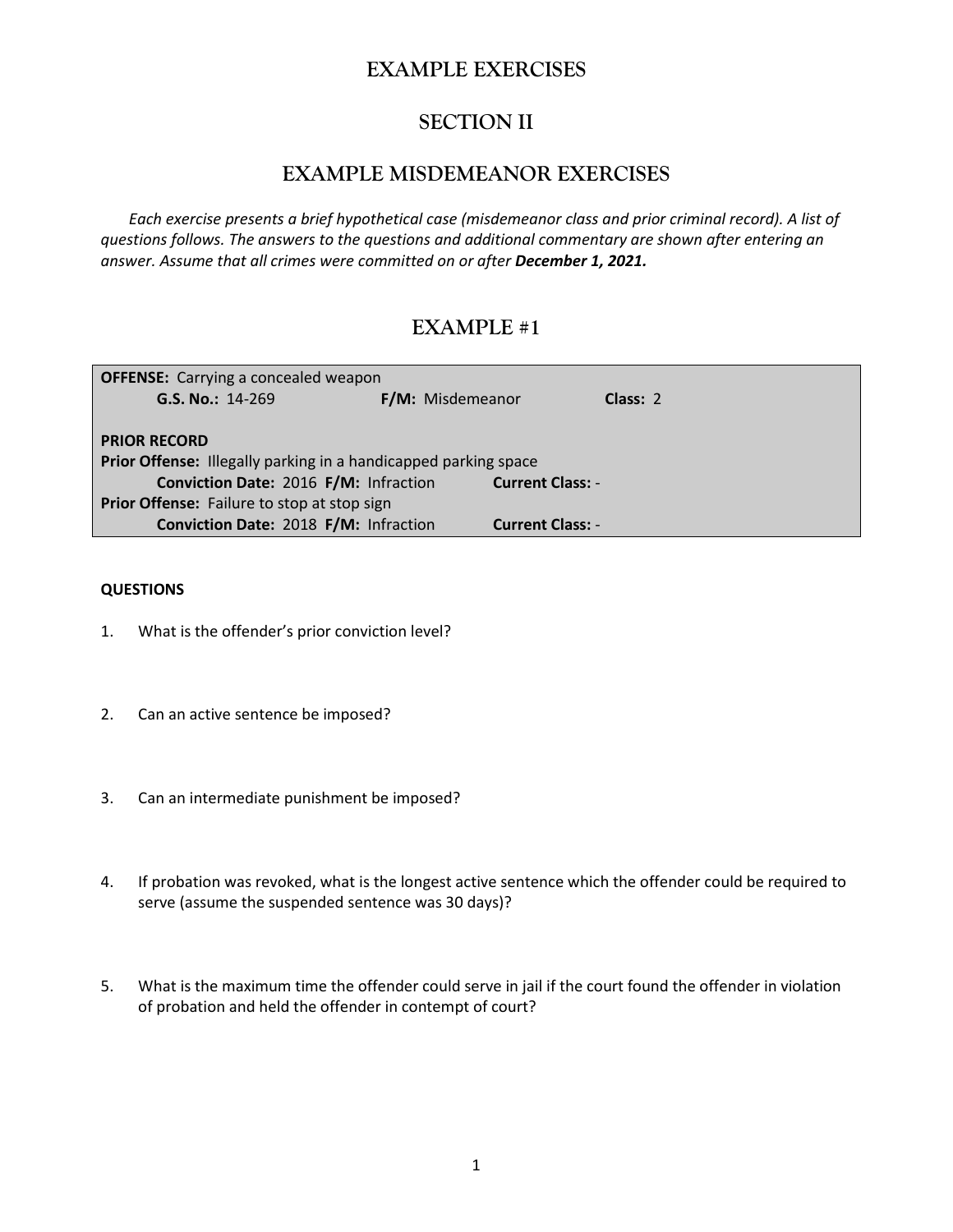| <b>OFFENSE:</b> Assault on a female                              |                         |                         |  |
|------------------------------------------------------------------|-------------------------|-------------------------|--|
| G.S. No.: 14-33                                                  | <b>F/M:</b> Misdemeanor | Class: A1               |  |
|                                                                  |                         |                         |  |
| <b>PRIOR RECORD</b>                                              |                         |                         |  |
| Prior Offense: Larceny (value of \$1,000 or less)                |                         |                         |  |
| Conviction Date: 2013 F/M: Misdemeanor                           |                         | <b>Current Class: 1</b> |  |
| <b>Prior Offense:</b> Larceny (value of \$1,000 or less)         |                         |                         |  |
| Conviction Date: 2013 F/M: Misdemeanor                           |                         | <b>Current Class: 1</b> |  |
| <b>Prior Offense:</b> Worthless check (value of \$2,000 or less) |                         |                         |  |
| Conviction Date: 2013 F/M: Misdemeanor                           |                         | <b>Current Class: 2</b> |  |
| <b>Prior Offense:</b> Sale of a Schedule IV Controlled Substance |                         |                         |  |
| Conviction Date: 2015 F/M: Felony                                |                         | <b>Current Class: H</b> |  |
| Prior Offense: Larceny (value more than \$1,000)                 |                         |                         |  |
| Conviction Date: 2017 F/M: Felony                                |                         | <b>Current Class: H</b> |  |
|                                                                  |                         |                         |  |

The offender was convicted of the three prior misdemeanor convictions during the same session of court.

- 1. What is the offender's prior conviction level?
- 2. What is the longest active sentence length which can be imposed?
- 3. Could the court suspend the sentence and impose an intermediate punishment?
- 4. Could the court suspend the sentence and impose a community punishment?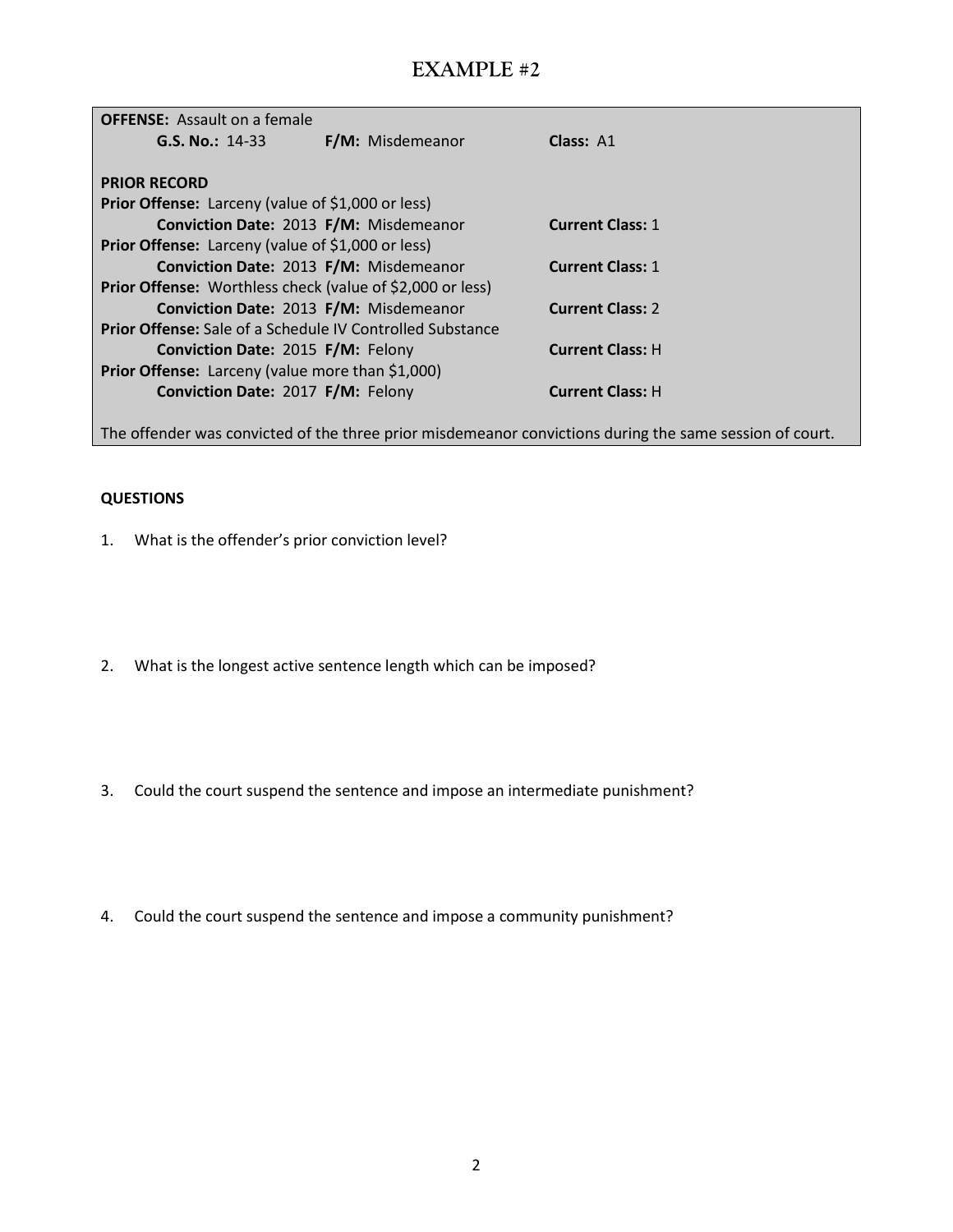| OFFENSE: Larceny (value of \$1,000 or less)                                  |                  |                         |  |
|------------------------------------------------------------------------------|------------------|-------------------------|--|
| G.S. No.: 14-72 F/M: Misdemeanor                                             |                  | Class: $1$              |  |
| <b>OFFENSE:</b> Injuring/damaging personal property (value of \$200 or less) |                  |                         |  |
| $G.S. No.: 14-160$                                                           | F/M: Misdemeanor | Class: $2$              |  |
|                                                                              |                  |                         |  |
| <b>PRIOR RECORD</b>                                                          |                  |                         |  |
| Prior Offense: Burglary (in Oklahoma)                                        |                  |                         |  |
| Conviction Date: 2005 F/M: Felony                                            |                  | <b>Current Class: ?</b> |  |
| Prior Offense: Breaking or entering buildings                                |                  |                         |  |
| Conviction Date: 2010 F/M: Misdemeanor                                       |                  | <b>Current Class: 1</b> |  |
| <b>Prior Offense:</b> Larceny (value of \$1,000 or less)                     |                  |                         |  |
| Conviction Date: 2012 F/M: Misdemeanor                                       |                  | <b>Current Class: 1</b> |  |
| <b>Prior Offense:</b> Larceny (value of \$1,000 or less)                     |                  |                         |  |
| Conviction Date: 2017 F/M: Misdemeanor                                       |                  | <b>Current Class: 1</b> |  |
| <b>Prior Offense:</b> Larceny (value of \$1,000 or less)                     |                  |                         |  |
| Conviction Date: 2018 F/M: Misdemeanor                                       |                  | <b>Current Class: 1</b> |  |

- 1. What is the offender's prior conviction level?
- 2. Could an active sentence be imposed?
- 3. What is the longest active sentence length which can be imposed if the sentences are consolidated?
- 4. What is the longest active sentence length which can be imposed if the sentences are run consecutively?
- 5. Could the court suspend the sentence, impose a community punishment and impose five years of supervised probation?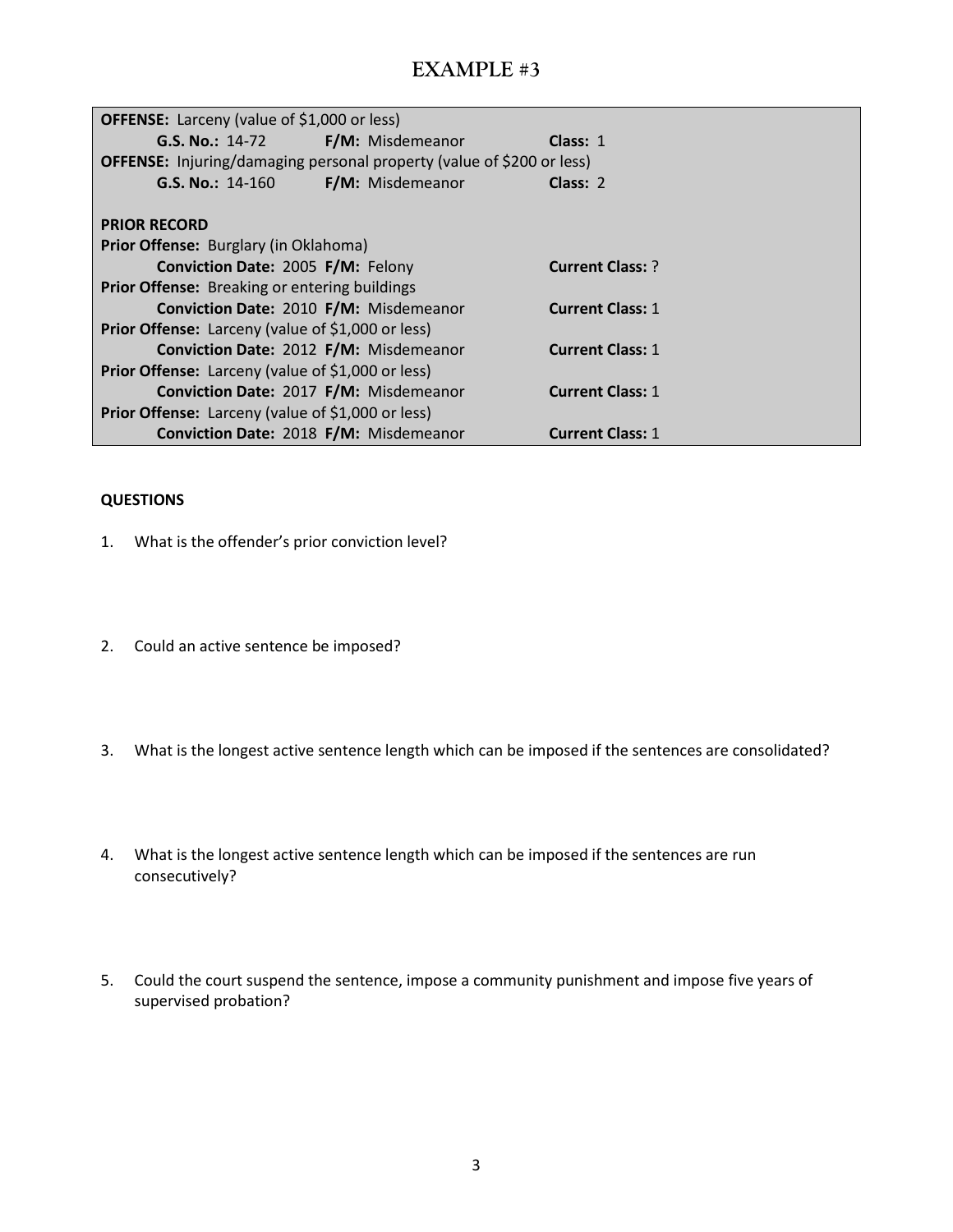| <b>OFFENSE:</b> Sale of cigarettes to minors (3 counts) |  |                  |
|---------------------------------------------------------|--|------------------|
| $G.S. No.: 14-313$                                      |  | F/M: Misdemeanor |

**G.S. No.:** 14-313 **F/M:** Misdemeanor **Class:** 2

**PRIOR RECORD:** No prior record.

- 1. What is the offender's prior conviction level?
- 2. Could an active sentence be imposed?
- 3. What is the longest suspended sentence which can be imposed if the sentences are consolidated?
- 4. What is the longest suspended sentence which can be imposed if the sentences are run consecutively?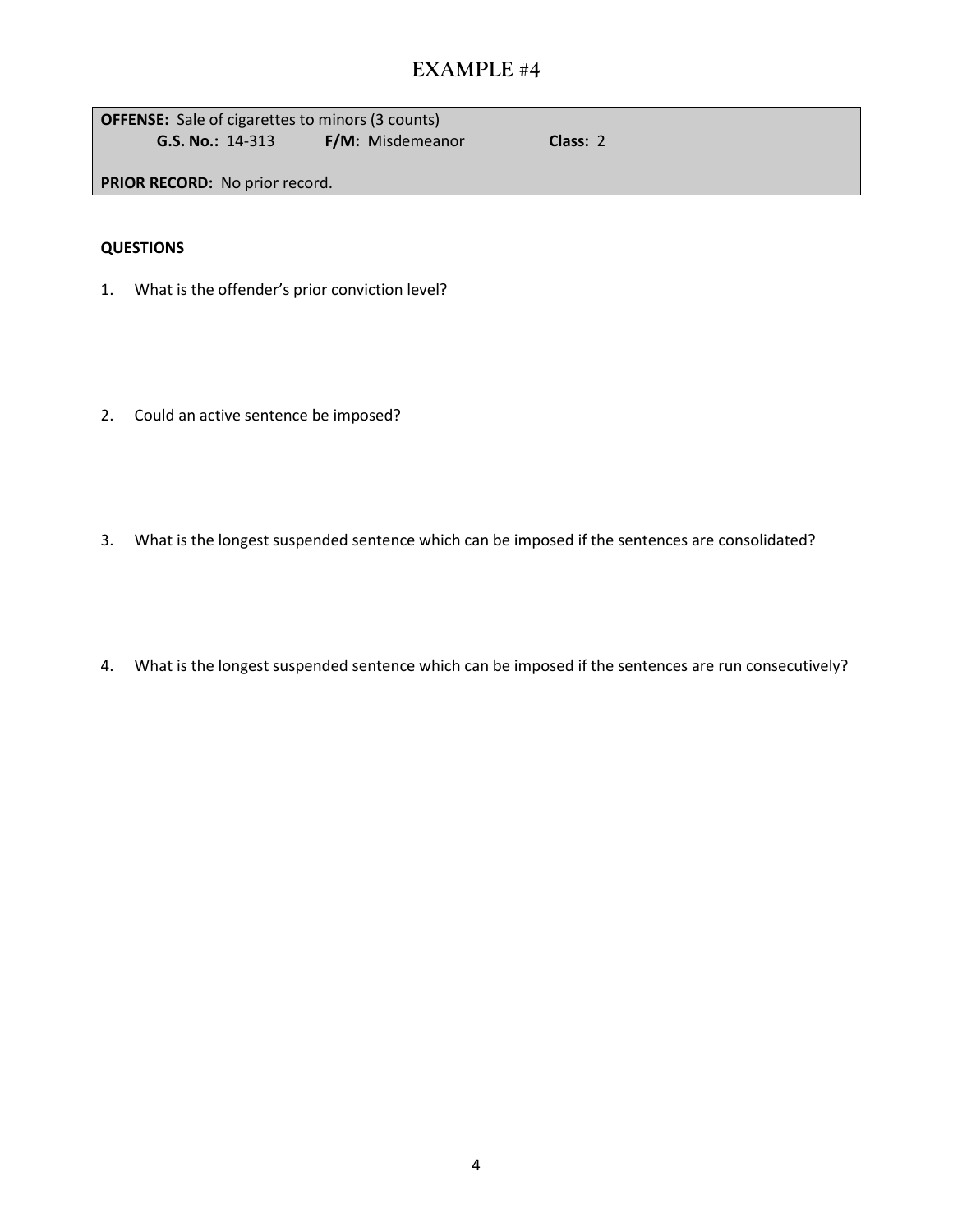| <b>OFFENSE:</b> Theft of cable television service (2 counts)    |                  |                         |  |
|-----------------------------------------------------------------|------------------|-------------------------|--|
| G.S. No.: 14-118.5                                              | F/M: Misdemeanor | Class: $3$              |  |
|                                                                 |                  |                         |  |
| <b>PRIOR RECORD</b>                                             |                  |                         |  |
| Prior Offense: Impaired driving                                 |                  |                         |  |
| Conviction Date: 2005 F/M: Misdemeanor                          |                  | <b>Current Class: -</b> |  |
| <b>Prior Offense: Impaired driving</b>                          |                  |                         |  |
| Conviction Date: 2008 F/M: Misdemeanor                          |                  | <b>Current Class: -</b> |  |
| <b>Prior Offense:</b> Worthless check (value more than \$2,000) |                  |                         |  |
| Conviction Date: 2014 F/M: Felony                               |                  | <b>Current Class: I</b> |  |
| Prior Offense: Impaired driving                                 |                  |                         |  |
| Conviction Date: 2016 F/M: Misdemeanor                          |                  | <b>Current Class: -</b> |  |
| Prior Offense: Worthless check (value more than \$2,000)        |                  |                         |  |
| Conviction Date: 2018 F/M: Felony                               |                  | <b>Current Class: I</b> |  |

- 1. What is the offender's prior conviction level?
- 2. What is the longest suspended sentence which can be imposed if the sentences are consolidated?
- 3. Can the court impose consecutive sentences for these offenses?
- 4. If the offender is sentenced to special probation (as part of an intermediate punishment), what is the longest period of confinement which may be imposed?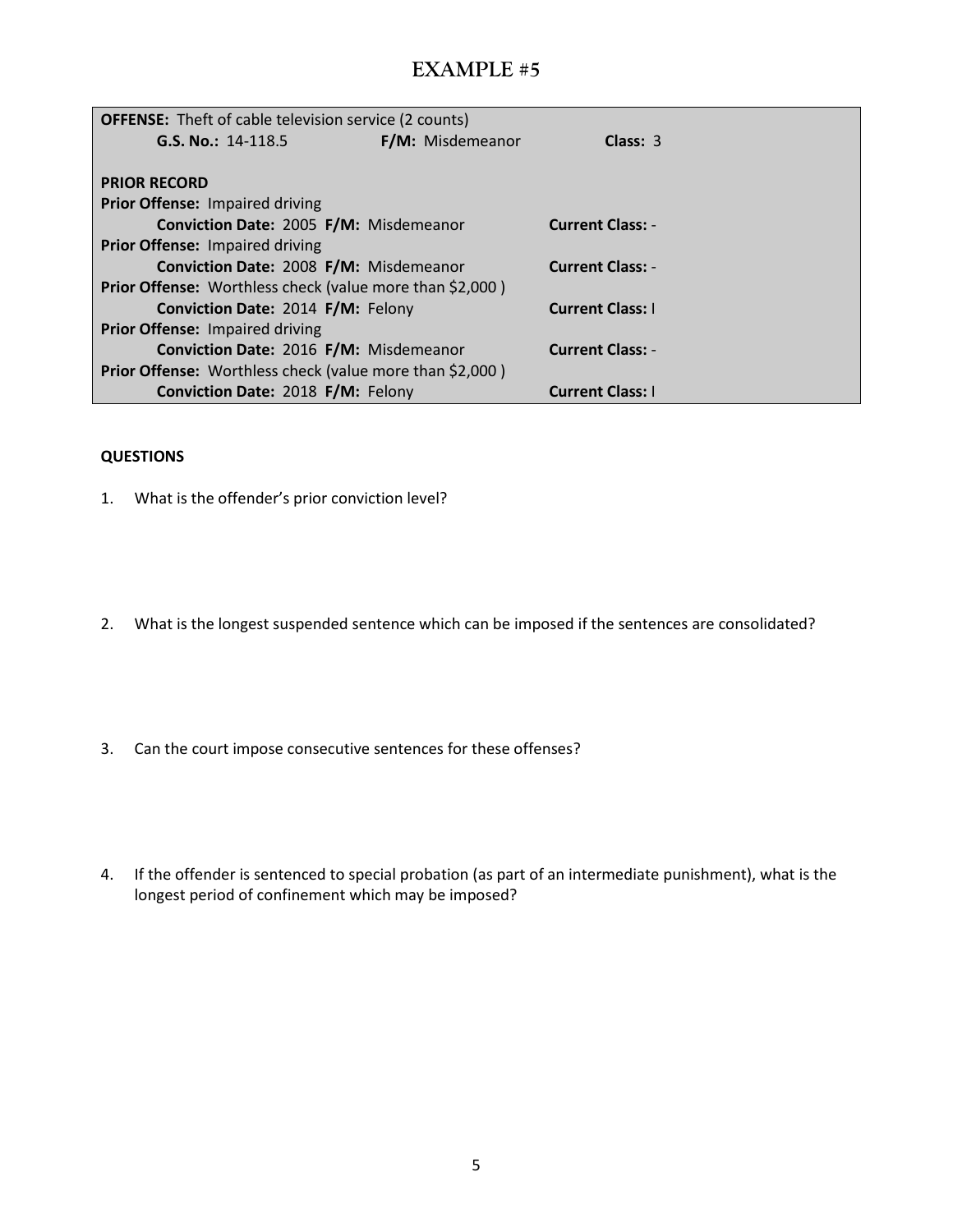## **EXAMPLE #1: ANSWERS AND COMMENTARY**

1. What is the offender's prior conviction level?

### **Answer: Level I**

Commentary: Prior infractions do not count in determining the prior conviction level; therefore, this offender has no prior convictions and falls into Prior Conviction Level I.

2. Can an active sentence be imposed?

**Answer: No. However, if the offender has spent time in confinement awaiting trial, the judge may impose an active punishment.**

Commentary: The only authorized disposition is a community punishment "C". An active punishment could be imposed only if the offender spent time in confinement awaiting trial and the sentence is equal to or less than that time.

3. Can an intermediate punishment be imposed?

### **Answer: No**

Commentary: The only authorized disposition is a community punishment "C".

4. If probation was revoked, what is the longest active sentence which the offender could be required to serve (assume the suspended sentence was 30 days)?

#### **Answer: 30 days**

Commentary: The suspended sentence was 30 days. Therefore, upon revocation of probation, the longest active sentence which could be imposed is 30 days.

5. What is the maximum time the offender could serve in jail if the court found the offender in violation of probation and held the offender in contempt of court for it?

#### **Answer: 30 days**

Commentary: The court may hold the offender in contempt of court for willfully failing to comply with a condition of probation and may confine the offender for up to 30 days.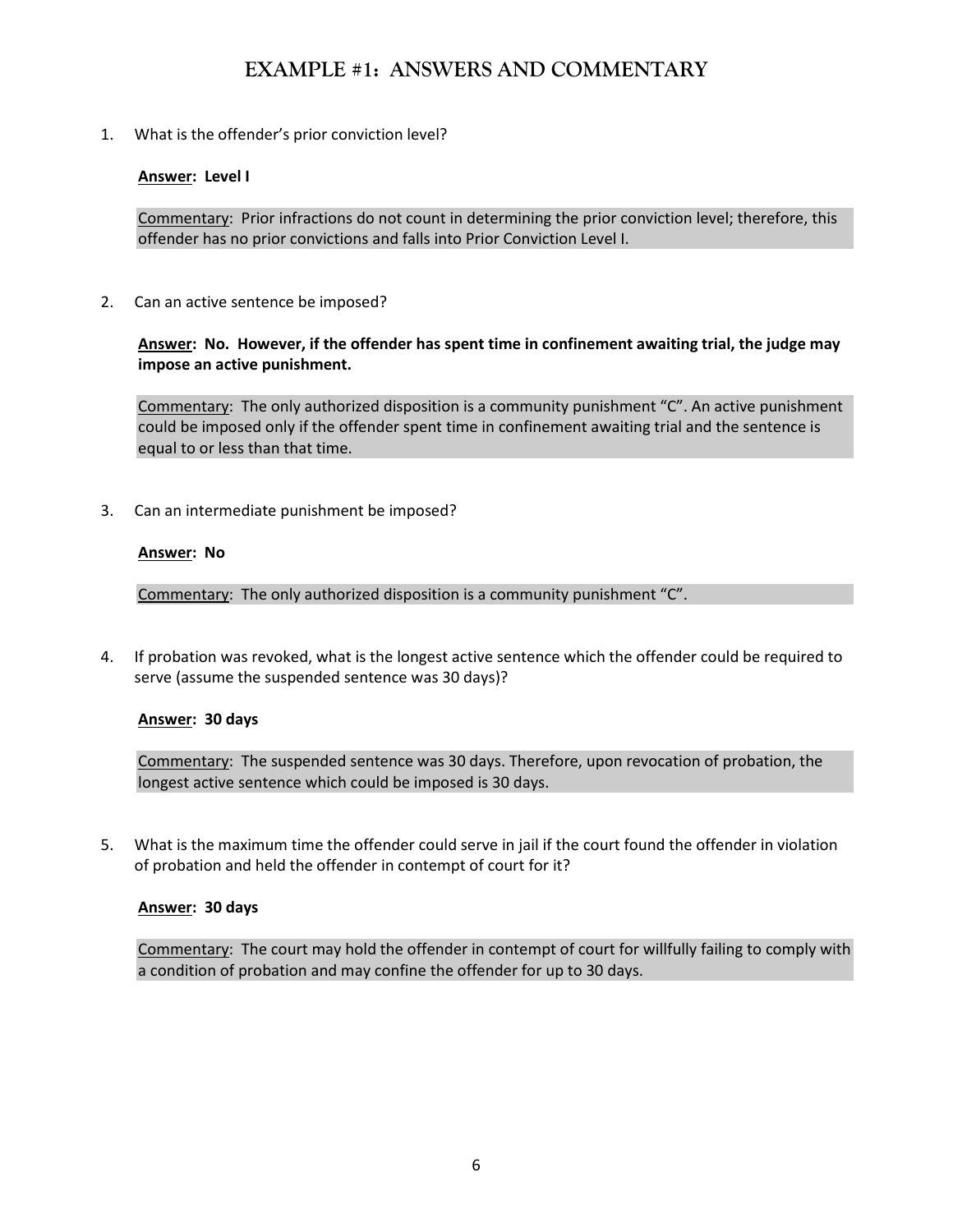# **EXAMPLE #2: ANSWERS AND COMMENTARY**

1. What is the offender's prior conviction level?

### **Answer: Level II**

Commentary: The offender has three prior convictions and falls into Prior Conviction Level II. Since the three misdemeanor convictions occurred during the same session of court, they count only as one prior conviction.

2. What is the longest active sentence length which can be imposed?

#### **Answer: 75 days**

Commentary: Since the disposition includes an "A", an active sentence can be imposed. Since the sentence range is from 1 to 75 days, the longest sentence length which can be imposed is 75 days.

3. Could the court suspend the sentence and impose an intermediate punishment?

### **Answer: Yes**

Commentary: An intermediate punishment "I" is authorized for this misdemeanor class and this prior conviction level.

4. Could the court suspend the sentence and impose a community punishment?

#### **Answer: Yes**

Commentary: A community punishment "C" is authorized for this misdemeanor class and this prior conviction level.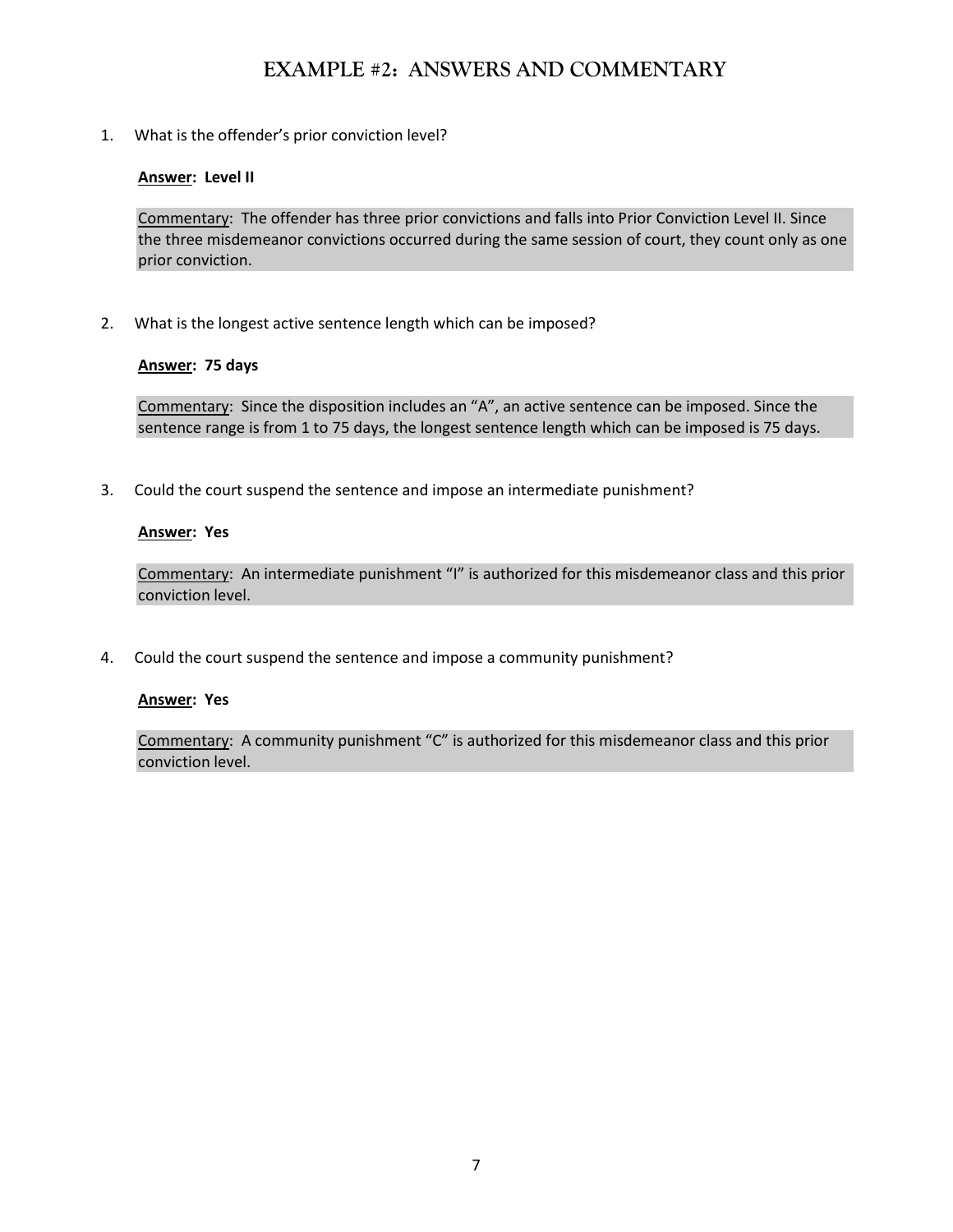# **EXAMPLE #3: ANSWERS AND COMMENTARY**

1. What is the offender's prior conviction level?

### **Answer: Prior Record Level III**

Commentary: The out-of-state conviction counts if the court finds that it is proved by a preponderance of the evidence. Since the offender has four additional in-state prior convictions, the offender falls in Prior Conviction Level III.

2. Could an active sentence be imposed?

### **Answer: Yes**

Commentary: An active sentence is authorized for all misdemeanor classes if the offender falls into Prior Conviction Level III.

3. What is the longest active sentence length which can be imposed if the sentences are consolidated?

### **Answer: 120 days**

Commentary: When consolidating offenses, the sentence must be consistent with the disposition and sentence range prescribed for the class and prior conviction level of the most serious misdemeanor conviction (that carrying the highest misdemeanor class). The most serious offense is the Class 1 misdemeanor larceny and the sentence range is from 1 to 120 days. Therefore, assuming the sentences are consolidated, the longest active sentence which can be imposed is 120 days.

4. What is the longest active sentence length which can be imposed if the sentences are run consecutively?

#### **Answer: 180 days**

Commentary: When running sentences consecutively, the sentence is determined separately for each conviction. For the Class 1 misdemeanor, the sentence range is from 1 to 120 days; for the Class 2 misdemeanor, the sentence range is from 1 to 60 days. Therefore, assuming the sentences are run consecutively, the longest active sentence which can be imposed is 180 days (120 days for the Class 1 misdemeanor and 60 days for the Class 2 misdemeanor).

5. Could the court suspend the sentence, impose a community punishment and impose five years of supervised probation?

#### **Answer: Yes, providing the court finds that a probation term greater than 18 months is necessary.**

Commentary: A community disposition is always an authorized sentence from misdemeanors. Statutes specify that if a community punishment is imposed, the term of probation should not be less than 6 months nor greater than 18 months. However, a longer or shorter term can be imposed if the court finds that such a term is necessary.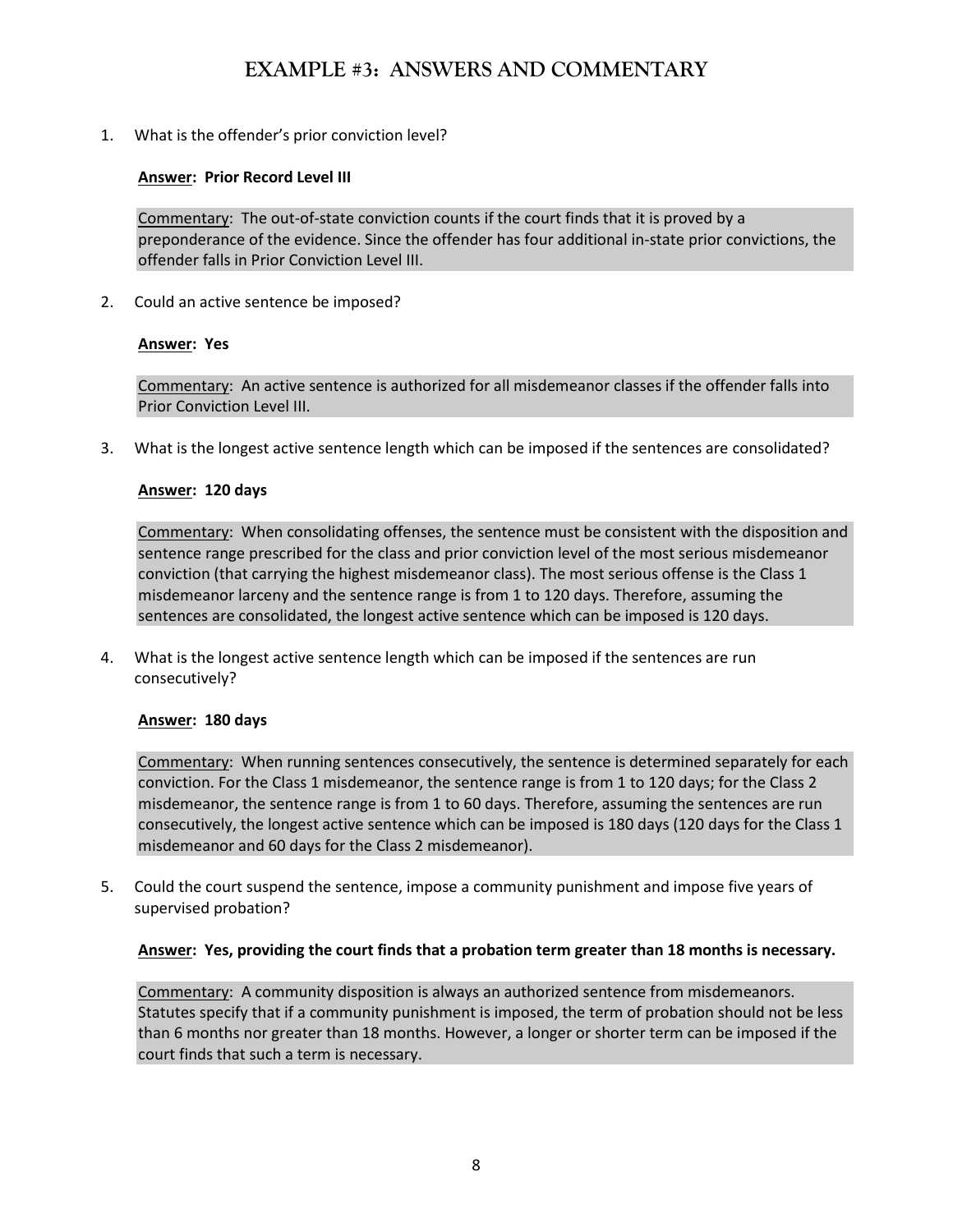## **EXAMPLE #4: ANSWERS AND COMMENTARY**

1. What is the offender's prior conviction level?

## **Answer: Level I**

Commentary: The offender has no prior convictions and falls into Prior Conviction Level I.

2. Could an active sentence be imposed?

### **Answer: No. However, if the offender has spent time in confinement awaiting trial, the judge may impose an active punishment.**

Commentary: The only authorized disposition is a community punishment "C". An active punishment could be imposed only if the offender spent time in confinement awaiting trial and the sentence is equal to or less than that time.

3. What is the longest suspended sentence which can be imposed if the sentences are consolidated?

### **Answer: 30 days**

Commentary: When consolidating offenses, the sentence must be consistent with the disposition and sentence range prescribed for the class and prior conviction level of the most serious misdemeanor conviction (that carrying the highest misdemeanor class). All three convictions are Class 2 misdemeanors, and the sentence range is from 1 to 30 days. Therefore, assuming the sentences are consolidated, the longest suspended sentence which can be imposed is 30 days.

4. What is the longest suspended sentence which can be imposed if the sentences are run consecutively?

## **Answer: 60 days**

Commentary: When running sentences consecutively, the sentence is determined separately for each conviction. For each of the three misdemeanors, the sentence range is from 1 to 30 days. However, if sentences are imposed consecutively, the cumulative length of imprisonment cannot exceed twice that authorized for the class and prior conviction level of the most serious conviction (two times 30 days). Therefore, the longest suspended sentence would be 60 days. The third misdemeanor conviction would have to be consolidated with the other convictions or run concurrently.